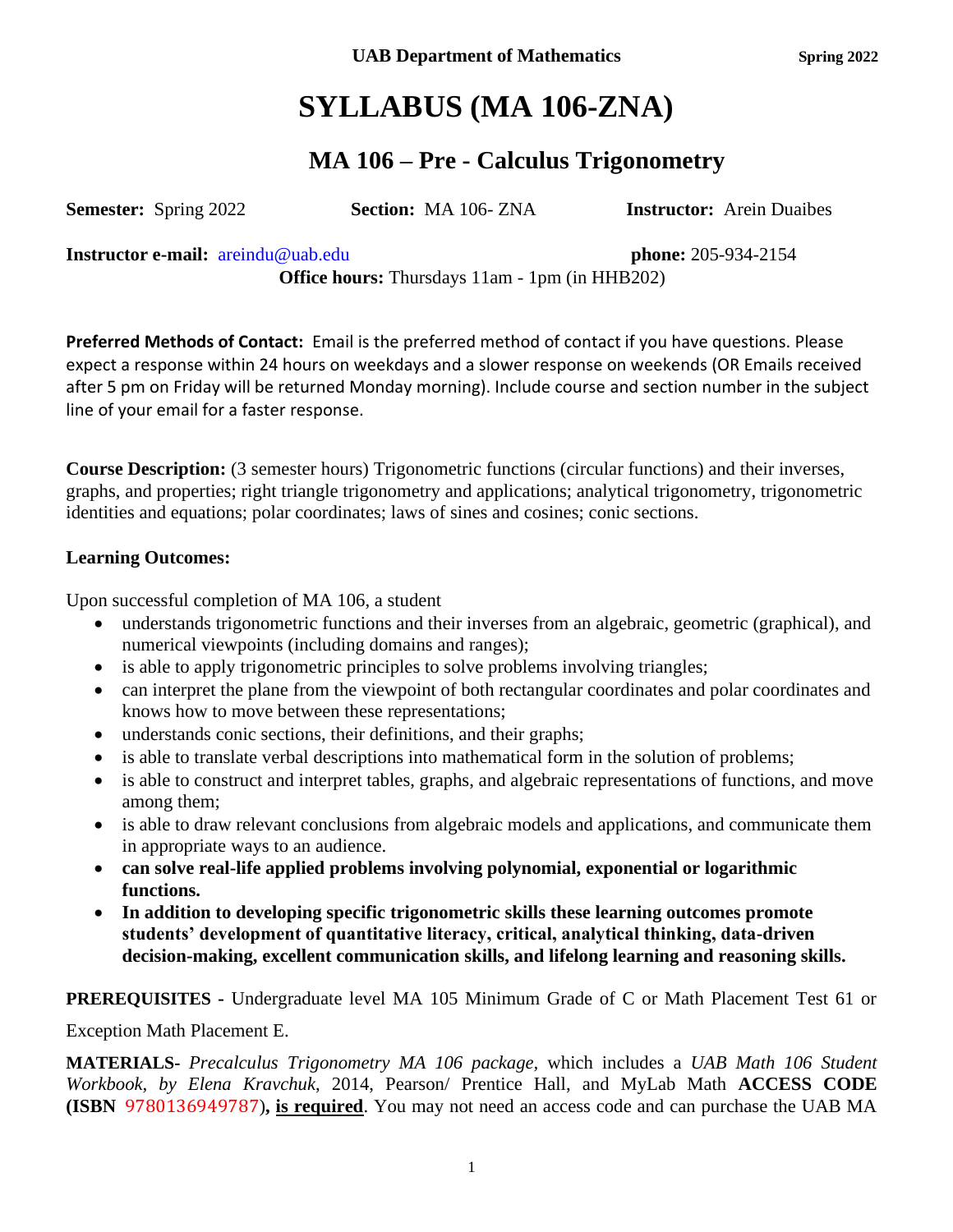106 workbook as a stand-alone item (**ISBN:** 9781269862738) if you have *taken MA 106 in Fall 2020 or later (contact your instructor about directions for reenrolling).*

### *Students are required to have the MA 106 student workbook and to bring it to the class meetings.*

**Calculator policy:** Scientific calculators may be used for homework and quizzes, but **students may not use personal calculators while taking tests**. Every computer has an on-screen scientific calculator available for your use on when testing. It would be to your advantage if you familiarized yourself with the use of the onscreen calculator *before* you have to take a test. You must use the on-screen calculator on your personal computer when testing remotely with ProctorU.

### **UAB Policies and Resources:**

**Add/Drop and Course Withdrawal***.* The last day to drop this course without the payment of full tuition and fees is **Jan 18, 2022**. The last day to withdraw from this course with a grade of *W* is **Mar 22, 2022**.

**Misconduct:** The University of Alabama at Birmingham expects all members of its academic community to function according to the highest ethical and professional standards. Students, faculty, and the administration of the institution must be involved to ensure this quality of academic conduct.

UAB is very concerned for your continued health and safety. Please consult the Students section of **UAB**  United [\(https://www.uab.edu/uabunited/\)](https://www.uab.edu/uabunited/) for up-to-date guidance, because the following information is subject to change as circumstances require.

We strongly urge you to be fully vaccinated. There are also [incentives for getting vaccinated](https://www.uab.edu/students/health/), and you can find the listing at [https://www.uab.edu/uabunited/.](https://www.uab.edu/uabunited/)

Mask-wearing has proven to be one of the most successful mitigation strategies used to combat spread of the various variants of the COVID-19 virus. UAB requires face coverings indoors on campus—regardless of vaccine status. Students who do not follow this requirement can be reported to Student Conduct.

**Students with Covid-related reasons for missing class meetings and/or assignments deadlines must go through UAB's Student Health Service's process for an excused absence due to isolation or quarantine. You should log into your UAB Student Health Patient Portal to begin this process. Students must present their written excuse provided by Student Health to their instructor to request a make-up work OR the student may choose to use the extra points earned from the course practice test to replace the missed points.**

### **DSS Accessibility Statement:**

**Accessible Learning:** UAB is committed to providing an accessible learning experience for all students. If you are a student with a disability that qualifies under Americans with Disabilities Act (ADA) and Section 504 of the Rehabilitation Act, and you require accommodations, please contact Disability Support Services for information on accommodations, registration and procedures. Requests for reasonable accommodations involve an interactive process and consist of a collaborative effort among the student, DSS, faculty and staff. If you are registered with Disability Support Services, please contact DSS to discuss accommodations that may be necessary in this course. If you have a disability but have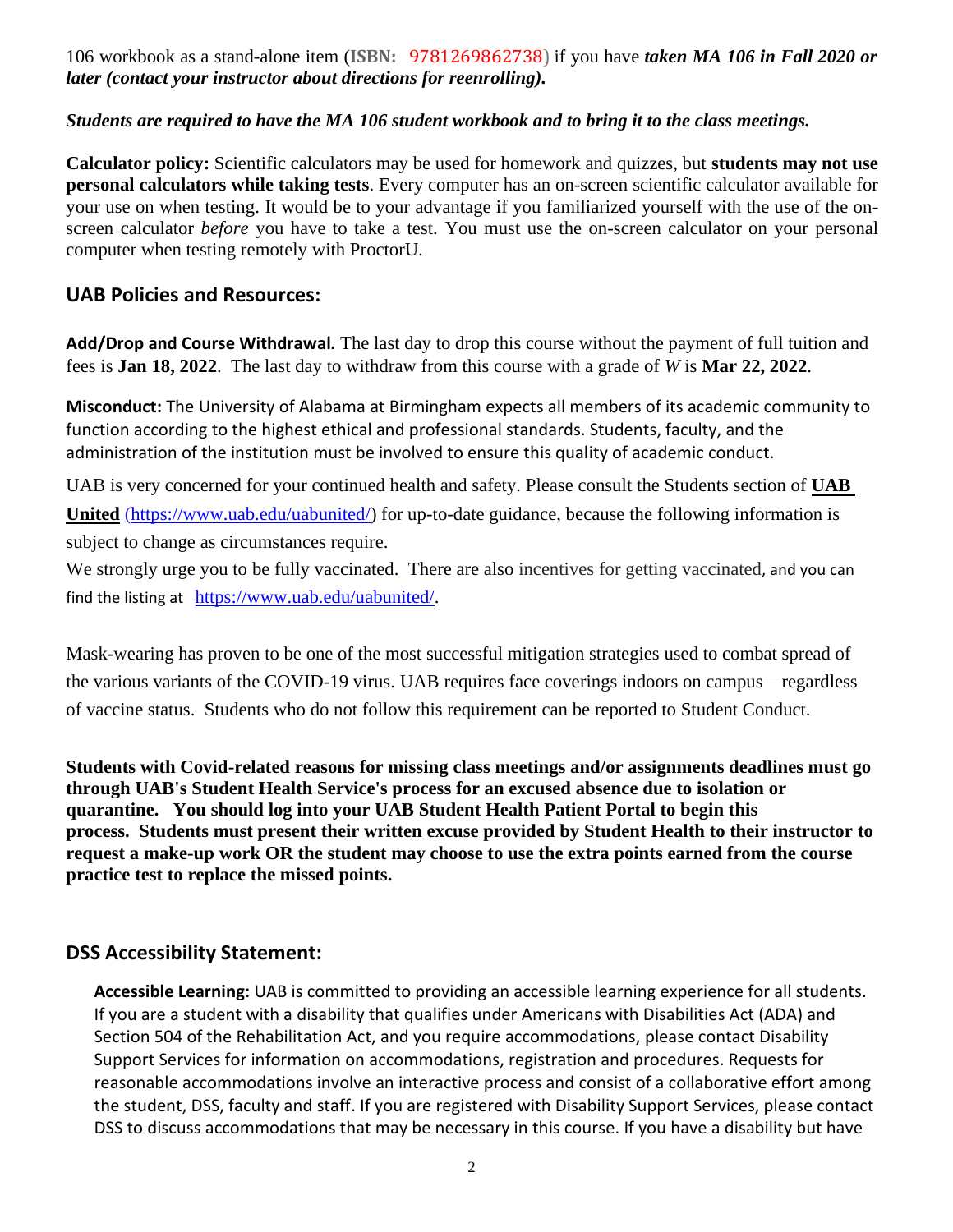not contacted Disability Support Services, please call (205) 934-4205, visit *their website*, or their office located in Hill Student Center Suite 409.

**Title IX Statement:** The University of Alabama at Birmingham is committed to providing an environment that is free from sexual misconduct, which includes gender-based assault, harassment, exploitation, dating and domestic violence, stalking, as well as discrimination based on sex, sexual orientation, gender identity, and gender expression. If you have experienced any of the aforementioned conduct we encourage you to report the incident. UAB provides several avenues for reporting. For more information about Title IX, policy, reporting, protections, resources and supports, please visit [UAB Title IX webpage](http://www.uab.edu/titleix) for UAB's Title IX, UAB's Equal Opportunity, Anti-Harassment, Duty to Report, and Non-Retaliation policies.

### **Course Netiquette**:

There are course expectations concerning etiquette on how we should treat each other online. It is very important that we consider the following values during online discussions and email.

- Respect: Each student's opinion is valued as an opinion. When responding to a person during the online discussions, be sure to state an opposing opinion in a diplomatic way. Do not insult the person or their idea. Do not use negative or inappropriate language.
- Confidentiality: When discussing topics be sure to be discreet on how you discuss children, teachers, and colleagues. Do not use names of people or names of facilities.
- Format: When posting use proper grammar, spelling, and complete sentences. Avoid using ALL CAPITALS. This signifies that you are yelling. Avoid using shortcuts/text abbreviations such as 'cu l8r' for 'See you later.'
- Relevance: Think before you type. Keep posts relevant to the discussion board topic.

**Getting Started:** The first thing you must do is access for your on-line course materials.

## **Access for a Course in MyLab Math**

All Homework, Quizzes, and Tests for this course are available only in MyLab Math. You have to register for your MyLab Math course from Canvas.

- Log in to Canvas and enter your course. Do one of the following:
	- o Select any Pearson link (HW, Quiz, Lecture Prep) from any module.
	- o Select **MyLab & Mastering** on the course navigation, and then select any course link on the Pearson page.
- Enter the username and password for your existing Pearson student account.
	- o If you don't have a Pearson account, select **Create** and follow the instructions.

You have an account if you've used a Pearson MyLab or Mastering product, such as MyLab Math, MyLab IT, MyLab Spanish, MasteirngBiology or MasteringPhysics.

- Select any available access option:
	- o Enter a prepaid access code that came with your workbook from the bookstore.
	- o Use a credit card or PayPal.
	- o Get temporary access by selecting the link near the bottom of the page (good for only 14 days, no extensions when it expires)\*.
	- o Select **Go to My Courses**.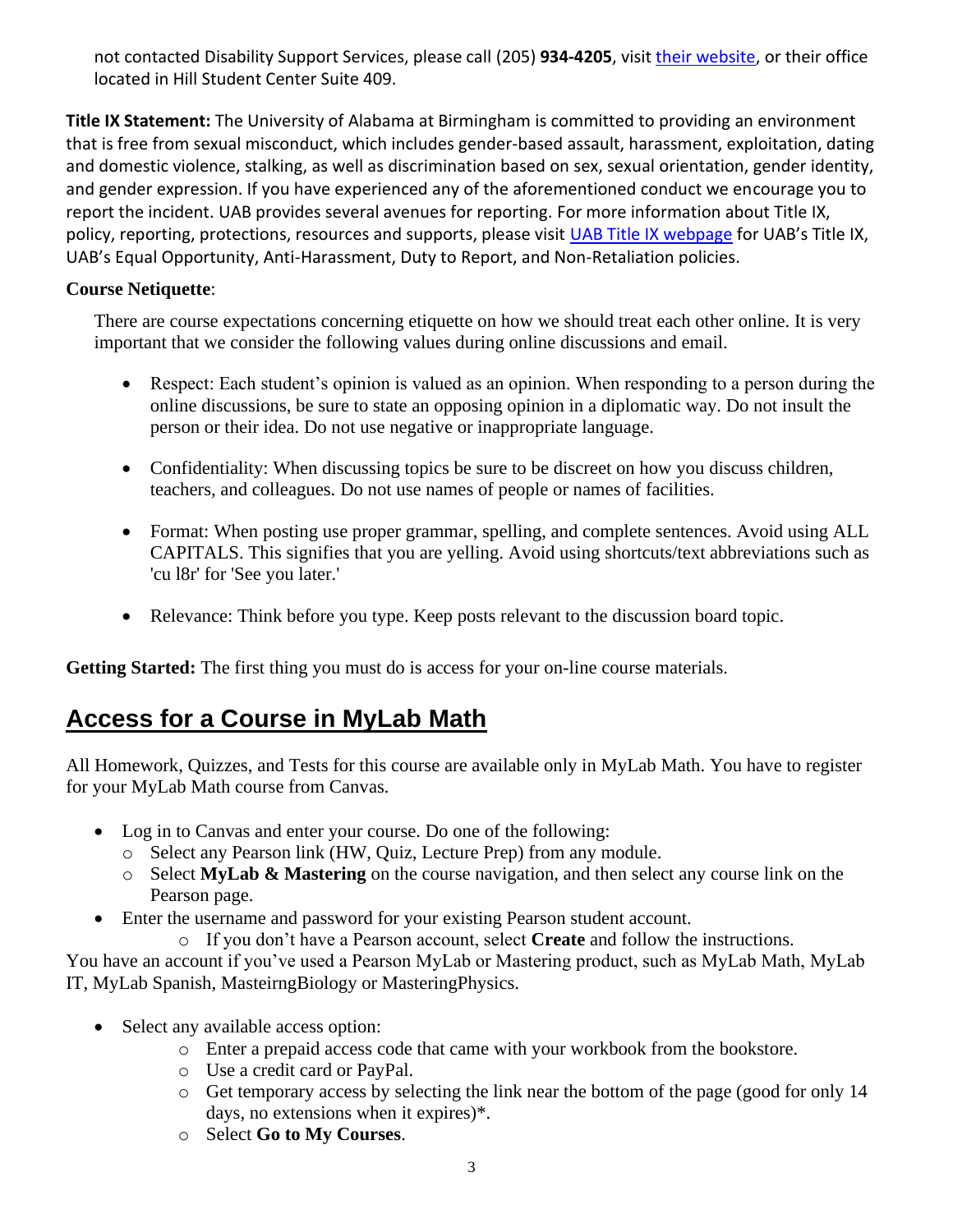\***Once Temporary Access has expired, you will no longer have access to your course materials and assignments in** MyLab Math **until you enter your code or purchase it.** Please note that there will be **NO EXTENSIONS for missed homework, quiz, or test deadlines due to failure to purchase access to your online materials.**

If you have any questions regarding your access to your MyLab Math account, email your course instructor or you may stop by the Math Learning Lab in HHB202.

### **TROUBLESHOOTING TIPS:**

If you have difficulty accessing your assignments in MyLab Math, try the following steps:

- Close the browser and start over logging into Canvas. You can only access through Canvas.
- Run the Browser check to make sure you have all needed components.
- Try a different browser. Some work better than others (use Google Chrome!)
- Contact Pearson technical support via chat.
- Have a backup plan.
- If the above steps do not work, email your instructor or stop by the Math Learning Lab in HHB202.

### **STUDENT EXPECTATION STATEMENT**

The Course Syllabus and Schedule serve as a Contract by which the student must comply. An excuse of "not knowing" information covered in these documents is not an acceptable excuse for making mistakes in this class. **To emphasize the importance of knowing the syllabus you must take a Syllabus Quiz before beginning any other assignments. You must score 100% on this quiz in order to continue the course.**

- Students are required to complete weekly assignments. All deadlines are based on Central Time. **There are NO EXTENSIONS of DEADLINES**.
- Students are expected to attend class meetings held according to the class schedule.
- Students are expected to check their UAB e-mail daily and respond within 48 hours to instructor emails. Regular communication via e-mail with the Course Instructor is expected. Be sure to include your name, the course and section number in all communications with your instructor.
- All students are required to obtain and use the UAB email address that is automatically assigned to them as UAB students. All official correspondence will be sent ONLY to the @UAB.edu email address. The Course Instructor will not accept e-mails sent from e-mails accounts other than UAB.
- Students are expected to devote an average of 8 to 12 hours per week to the assignments.
- Students are expected to participate in **Group Discussions in Canvas or at the class meeting (instructor's choice).**
- Students are expected to submit **individually written solution to Group Problems in Canvas under the Assignments button or in the appropriate Module** *before the deadline***.** Once a problem is submitted, it will be graded as is. Therefore, students are expected to triple-check their work before submitting it. Canvas will not allow a student to return to a Problem once it is submitted. Therefore, the student must submit only completed problems. **Problems are NOT accepted in e-mail**.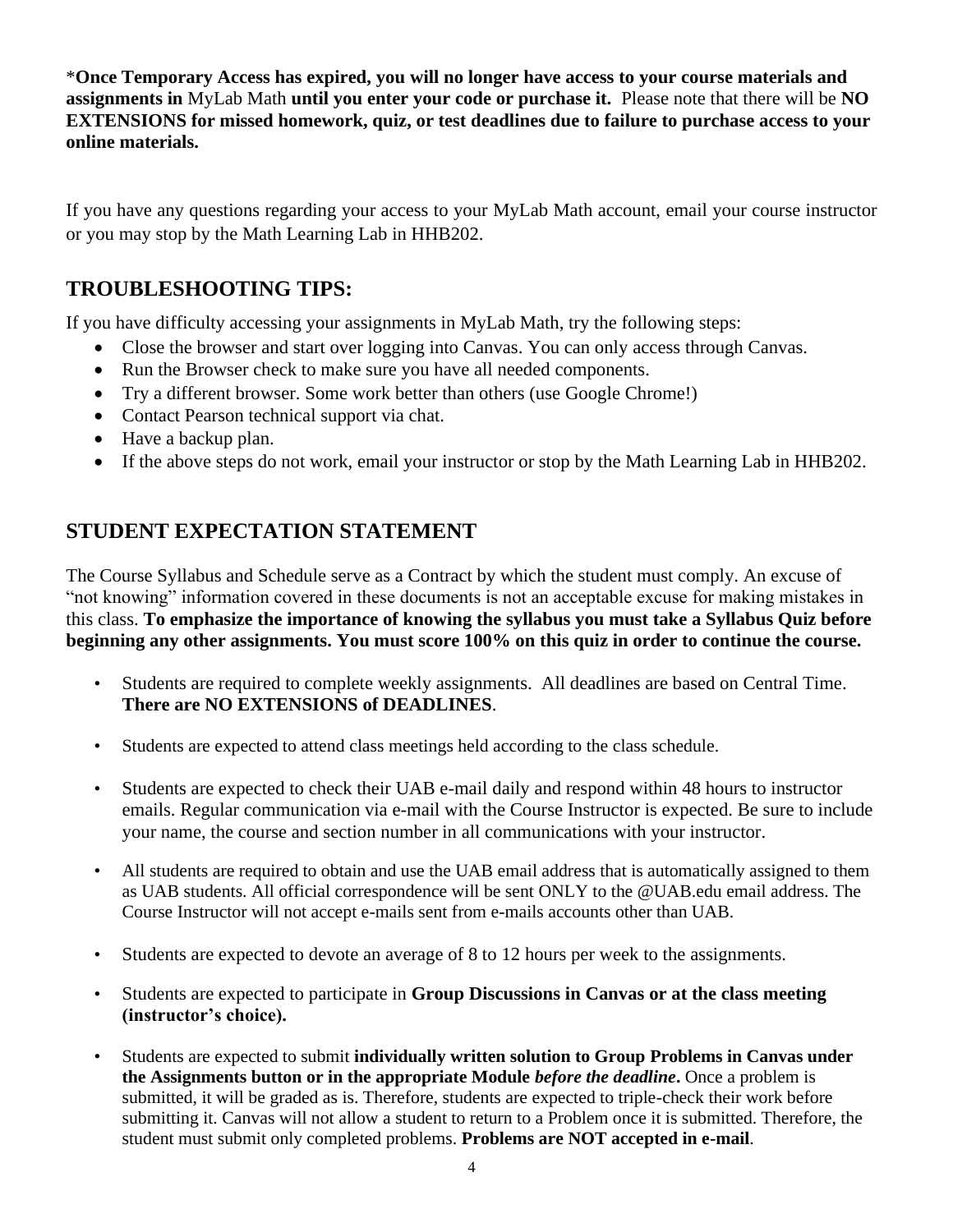- Students are expected to have a back-up plan in the event their computer has operational problems, there is loss of electricity, or there is loss of Internet access. These are not an excuse for late or incomplete submission of assignments, nor are they acceptable reasons for an assignment deadline extension. UAB's MLL, most public libraries, school libraries, university libraries, etc. have computers with Internet access and are available for use by the public.
- Students are expected to remain in regular contact with the Course Instructor via Canvas and UAB email as well as through participation in the Discussion Board and submission of assignments. The Course Instructor will communicate on the Canvas Announcement page, Discussion Board and/or via UAB e-mail.
- Because instructional materials on the course website may be copyrighted, students may not download materials on the site to their desktops, laptops, or PDAs, or alter or distribute any materials on the course site, unless clearly directed to do so.

**Math Help: Math Learning Lab (MLL).** The **[Math Learning Lab](https://www.uab.edu/cas/mathematics/student-resources/math-learning-lab)** (**MLL**) in 202 Heritage Hall offers in person tutoring. Tutors WILL NOT help with graded assignments, solve all of your problems, or work with you for extended periods of time, but they WILL help guide you so that you can complete your work independently. Be sure to bring your notes, work, and materials. No appointment is needed, but [Calculus](https://calendar.google.com/calendar/embed?src=qcjfl97lf5j15cg0oae8llirm0@group.calendar.google.com&ctz=America/Chicago&mode=WEEK&gsessionid=OK)  [and MA 180 tutors](https://calendar.google.com/calendar/embed?src=qcjfl97lf5j15cg0oae8llirm0@group.calendar.google.com&ctz=America/Chicago&mode=WEEK&gsessionid=OK) are only available at designated times. The MLL is open Monday-Friday from the first day of class to the last day of class. Tutoring is NOT available during holidays, breaks, and Final Exam week. No food or drink allowed except bottled water.

The **University Academic Success Center (UASC)** provides students with a host of free services and resources that include Tutoring and Supplemental Instruction. For more information, go to [http://www.uab.edu/students/academics/student-success.](http://www.uab.edu/students/academics/student-success)

**Cell Phones:** Student cell phones must be TURNED OFF and PUT AWAY **during ALL class and lab meetings.**

**Laptops:** Student laptops must be PUT AWAY **during ALL class and lab meetings.**

**Course Grades:** Students earn their grade in the course by accumulating points. There is a maximum of 1000 points available. Student letter grades are awarded as shown in the following tables. Note that grades are awarded by points earned, not by percentages.

| <b>Number of Points   Letter Grade</b> |           |
|----------------------------------------|-----------|
| 880 to 1001                            |           |
| 750 to 879                             | R         |
| 620 to 749                             | $\subset$ |
| 500 to 619                             | נ ו       |
| Below 500                              | Е         |

| <b>Grade Element</b>   | <b>Points</b> | Quantity | <b>Total Points</b>   |
|------------------------|---------------|----------|-----------------------|
| Syllabus Quiz          | 2             |          | $\mathcal{D}_{\cdot}$ |
| Lecture Prep           | 4             | 13       | 52                    |
| Homework               | 6             | 13       | 78                    |
| Quizzes                | 10            | 13       | 130                   |
| Discussion             | 4             | 6        | 24                    |
| Problem                | 8             | 6        | 48                    |
| <b>Tests</b>           | 100           |          | 400                   |
| <b>Test Correction</b> |               | 4        | 16                    |
| <b>Final Exam</b>      | 250           |          | 250                   |
| <b>Total points</b>    |               |          | 1000                  |
| <b>Bonus</b>           |               |          |                       |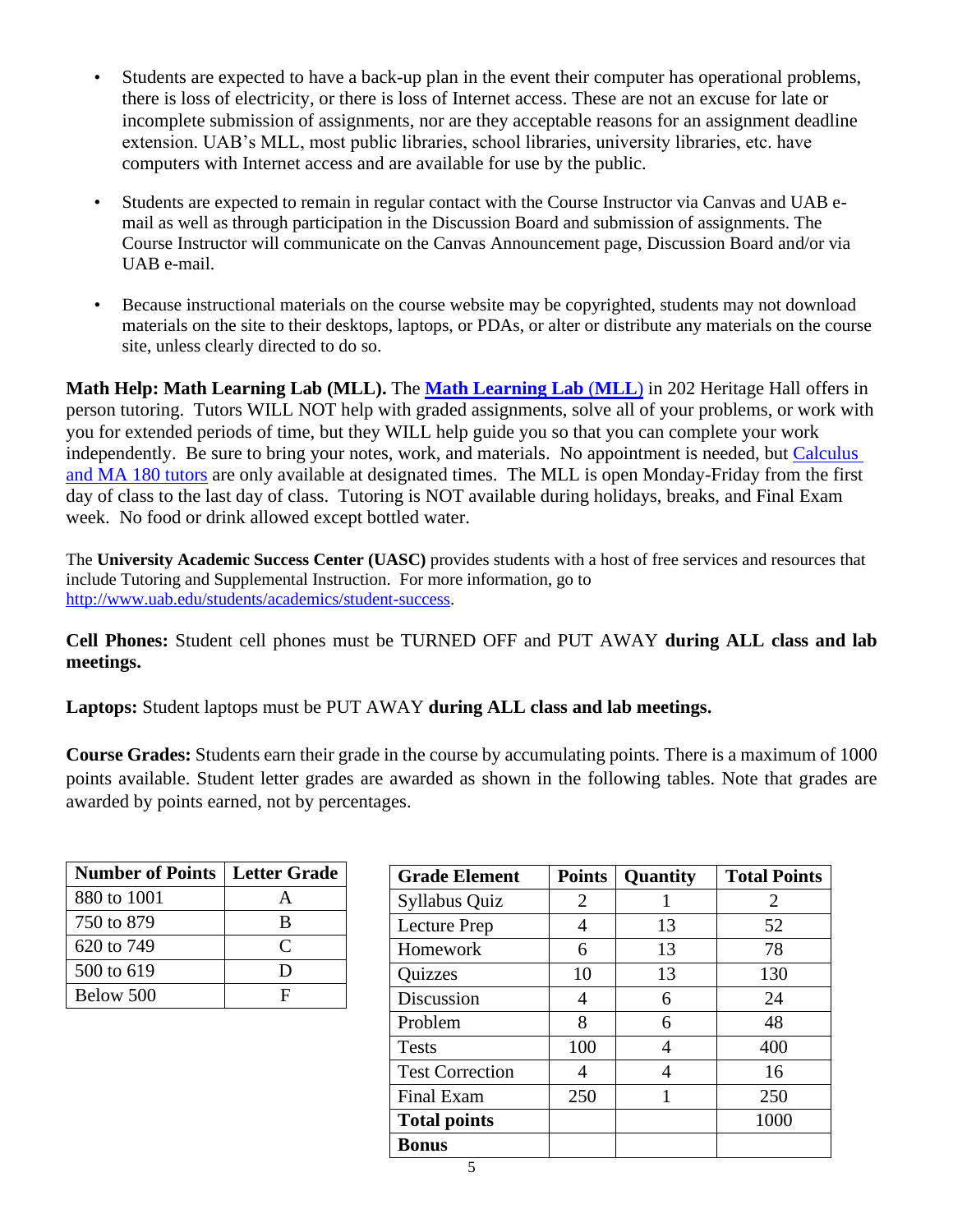| <b>Review for Final</b> |  |  |
|-------------------------|--|--|
| Intro Discussion        |  |  |

\*\*Note that 879 points earns you a grade of B, not a grade of A, etc.

No points are available after Final exam is taken, so students should earn as many points as possible throughout the semester by completing all assignments by the deadline. NO late assignments are accepted or allowed, and no adjustments will be made after Final exam is taken.

All assignment grades will be posted and maintained in the math department database (MADDIE), which can be accessed in Canvas by clicking on **UAB Grade for MA 106** or going to https://secure.cas.uab.edu/mll/db/.

Note that **FINAL GRADES are awarded by TOTAL POINTS EARNED**, NOT by percentages. Percentages give students an idea of how they are doing in the class on a day-to-day basis, but they are constantly changing since they are based on the deadlines as of the current date. Percentages are not rounded.

Homework, Quiz, and Test grades are automatically updated and loaded into the database on a daily basis. All other grades will be manually entered by the instructor as soon as possible after grading (usually within one week).

### **Class Meeting Time/Location: Thu, 9:30 am-10:45 am, UBOB 208, Tue, 9:30 am-10:45 am, HHB 202**

**COURSE STRUCTURE -** This course is computer-based, and students must have reliable access to **BlazerNet** so they can work on their assignments in Canvas and MyLab Math. Students must also ensure that they meet each of those system's requirements.

### **CANVAS ASSIGNMENTS** include:

• **Introduction Discussion –** The Introduction Discussion is required and due by the end of the day on **Friday, Jan 14**. The Introduction Discussion is worth 6 points. Students must upload a photo, answer ALL questions, and respond in a *meaningful* way to at least two other students. More information about grading the Introduction Discussion can be found in the directions in Canvas. This assignment gives students an opportunity to meet each other.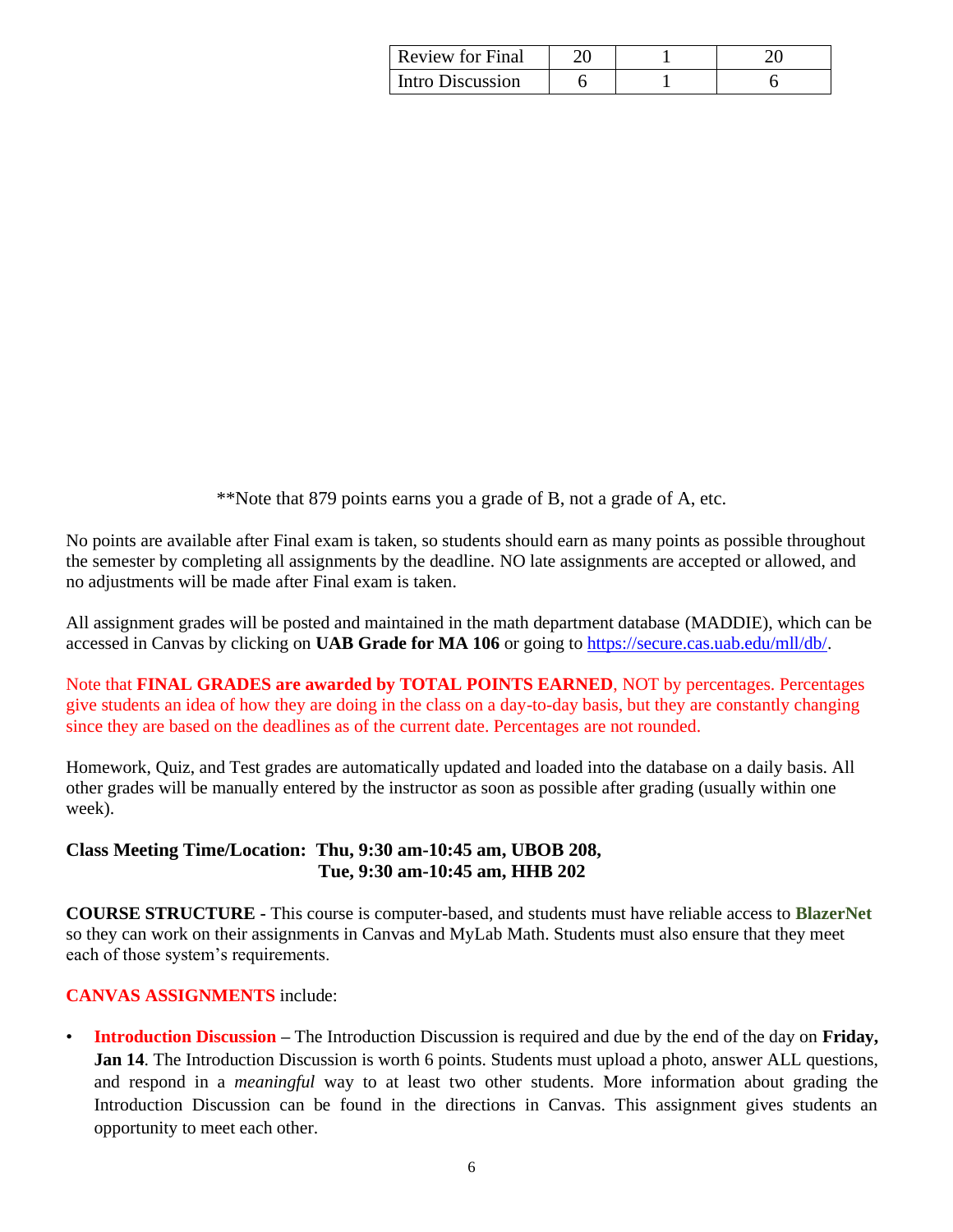- **Group Discussions –** There are 6 Group Discussions that are required, and each is worth 4 points. Students will be randomly assigned to either Canvas Groups or in-class groups (instructor's choice) to discuss the current Problem (see schedule for dates). Individually written solutions to the Problems must NOT be submitted in the Group Discussion. More information about grading the Group Discussions can be found in Canvas in the Course Information module. This assignment gives students an opportunity to work together to improve their quantitative reasoning ability and conceptual understanding of mathematical ideas.
- **Problems** There are 6 Problems that are required, and each is worth 8 points. Students are required to solve a Problem with the help of their group. Students must READ the Problem and work on it *before*  participating in their Group Discussion. Go to the current week's Module to find the Problem. Each student must submit an individually written solution to each Problem in Canvas in the appropriate week Module by the deadline (see schedule for dates).

Problems may be submitted by attaching your file(s), drawings or diagrams (doc, docx, pdf, jpg, png). **If two or more students have an identical Problem, all will receive a score of 0 since the work must be**  *individually written***.** Problems CANNOT be sent by email and cannot be submitted any way other than through the Problem link in the current week's Module.

**There are no extensions or make ups for missed Problems and Group Discussions.** Students should NOT wait until the deadline to submit their Problems because they run the risk of running out of time or having technical problems. NO late submissions are allowed. More information about grading the Problems can be found in the Course Information Page. This assignment gives students an opportunity to articulate their conceptual understanding of mathematical ideas.

### **MyLab Math ASSIGNMENTS** include:

- **Syllabus Quiz** is the prerequisite for the graded assignments. An unlimited number of attempts are available, and the highest score attained will count. Once you begin the assignment, you must complete it. Students should have a copy of their syllabus and class schedule to use during the assignment. This assignment gives students an opportunity to learn about the course policies and expectations.
- **Lecture Prep** There are 13 Lecture Prep assignments (each assignment is up to 4 points worth based on score achieved). Each assignment contains media part (which students are required to work before answering questions.), conceptual questions and introductory problems on topics to be covered at the class meeting to follow. Lecture Prep assignments are due the night before the class meeting (in-person or remote) and must make you "come to class" prepared and ready for the class discussion of the new topics. The concepts are supposed to be mastered further in the **Homework** assigned after the class meeting. An **unlimited** number of attempts can be made on each problem. If you miss a problem, click on *similar exercise* to work another problem correctly for full credit. There is no time limit for this assignment, so you may go in and out of it as many times as you like before the deadline (all your work is automatically saved). You earn points for the work completed on or before the due date. **After the due date, you can review your Lecture Prep work, try similar exercises, but you cannot get credit.**
- **Homework -** There are 13 homework assignments that are required, and each is worth 6 points. Homework is completed and submitted in MyLab Math (access code required), but a link to the software is located in Canvas. When the homework is submitted or closed in MyLab Math, a score and percentage are given. The UAB score (out of 6 pts) for the homework can be found in Canvas under UAB Grade for MA 106 or online at [https://secure.cas.uab.edu/mll/db/.](https://secure.cas.uab.edu/mll/db/)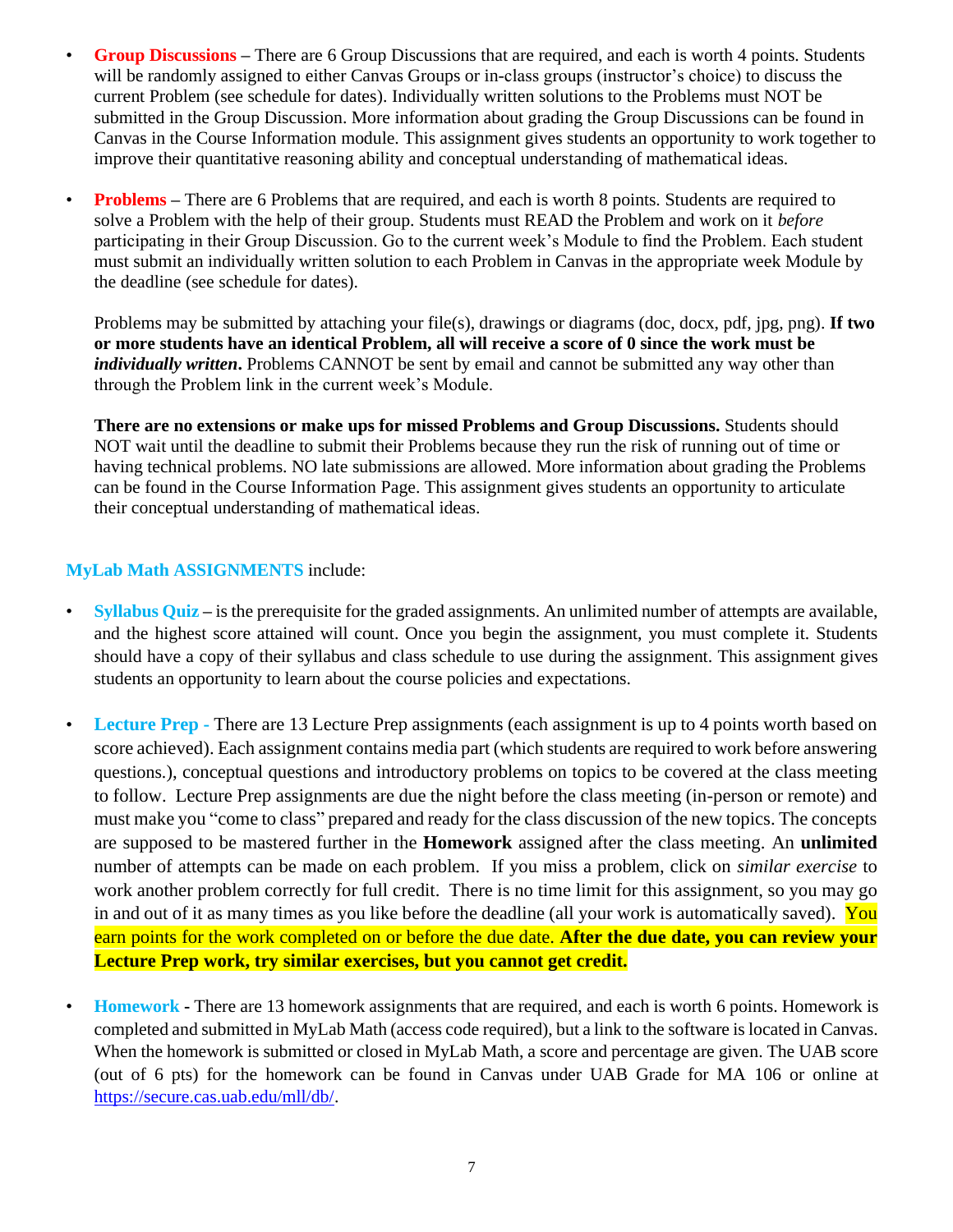*An unlimited number of attempts can be made on each homework problem* before the deadline, so students should be able to earn 100% on all homework. If a problem is marked with a red  $\bar{X}$  as incorrect, then the student can click on *Similar Exercise* at the bottom of the page and work another problem correctly for full credit (before the deadline). Students can go in and out of the homework as many times as they like before the deadline (all of the work is automatically saved). Students earn full credit for homework completed on or before the due date. All homework is available at the beginning of the term, so students may work ahead as much as they like. **After the due date, students can review homework assignments and work similar exercises, but they can get only 50% credit for the work.** 

• **Quizzes -** There are 13 quizzes. Quizzes are completed and submitted in MyLab Math, but a link to the software is located in Canvas. Each quiz is worth 10 points. Once the quiz is submitted in MyLab Math, it is scored and a percentage is given. The UAB score (out of 10 pts) for the quiz can be found in Canvas under UAB Grade for MA 106 or online at [https://secure.cas.uab.edu/mll/db/.](https://secure.cas.uab.edu/mll/db/)

Students take the quizzes on their own schedule, but they can earn all quiz points if the quiz is taken on or before the due date. Students must complete the quizzes BY THEMSEVLES without any assistance from another person, but they may use their textbook and notes. The quizzes are timed, and they must be taken in one sitting within 30 minutes. Students cannot exit the quiz or that will count as one of their attempts. Each quiz can be taken a maximum of two times. The higher grade attained will count.

All quizzes are available at the beginning of the term, so students may work ahead as much as they like. There are no extensions or make ups for missed quizzes because the work can and SHOULD BE completed in advance of the deadlines. **However, students can get 50% credit for the late submission.**

- **Practice Tests (Review for Test)** are available in MyLab Math. Practice tests do not count towards the course grade, but they are highly recommended as a way to help students prepare for their tests. Students may take the practice tests as many times as they like. The practice tests are also available in the student workbook.
- **Test Corrections -** There are 4 required (not optional) adaptive assignments generated based on the major tests results which require to work on mistakes to avoid repeating the same mistakes on cumulative final exam. The automatic credit is given for questions on objectives done correctly on the corresponding exam.
- **Tests -** There are 4 major Tests and cumulative Final Exam. Tests and Final Exam are completed and submitted in MyLab Math, but a link to the software is located in Canvas. Each test is worth **100 points**, and Final exam is worth **250 points**. Once the test is submitted in MyLab Math, it is scored and a percentage is given. The UAB score (points) for the test can be found in Canvas under UAB Grade for MA 106 or online at https://secure.cas.uab.edu/mll/db/.

Tests have a **50 min** time limit, Final Exam has a **120 min** time limit, and they must be taken in one sitting. **Students must use the computer scientific calculator during testing. No personal calculators are allowed**. Students may use scratch paper during a test, but no credit is given for work done on the scratch paper. One or more photo IDs will be required for testing.

In the event UAB moves to remote or hybrid learning, students will use ProctorU services for remote testing. Students may test their equipment by going to <https://test-it-out.proctoru.com/>. A webcam is required. **Note that the following cannot be used for testing with ProctorU:** Chromebooks, Tablets, Linux operating systems, Virtual machines, Windows 10 in S mode, Surface RT.

**MAKE UP POLICY**: If a student misses 1 test (not including the Final Exam), the Final Exam grade will be used to replace the missed test grade if the **student formally makes a request to do so**. The student must request, complete, and email to instructor a Missed Test Request Form no later than 12:00 pm on the last day of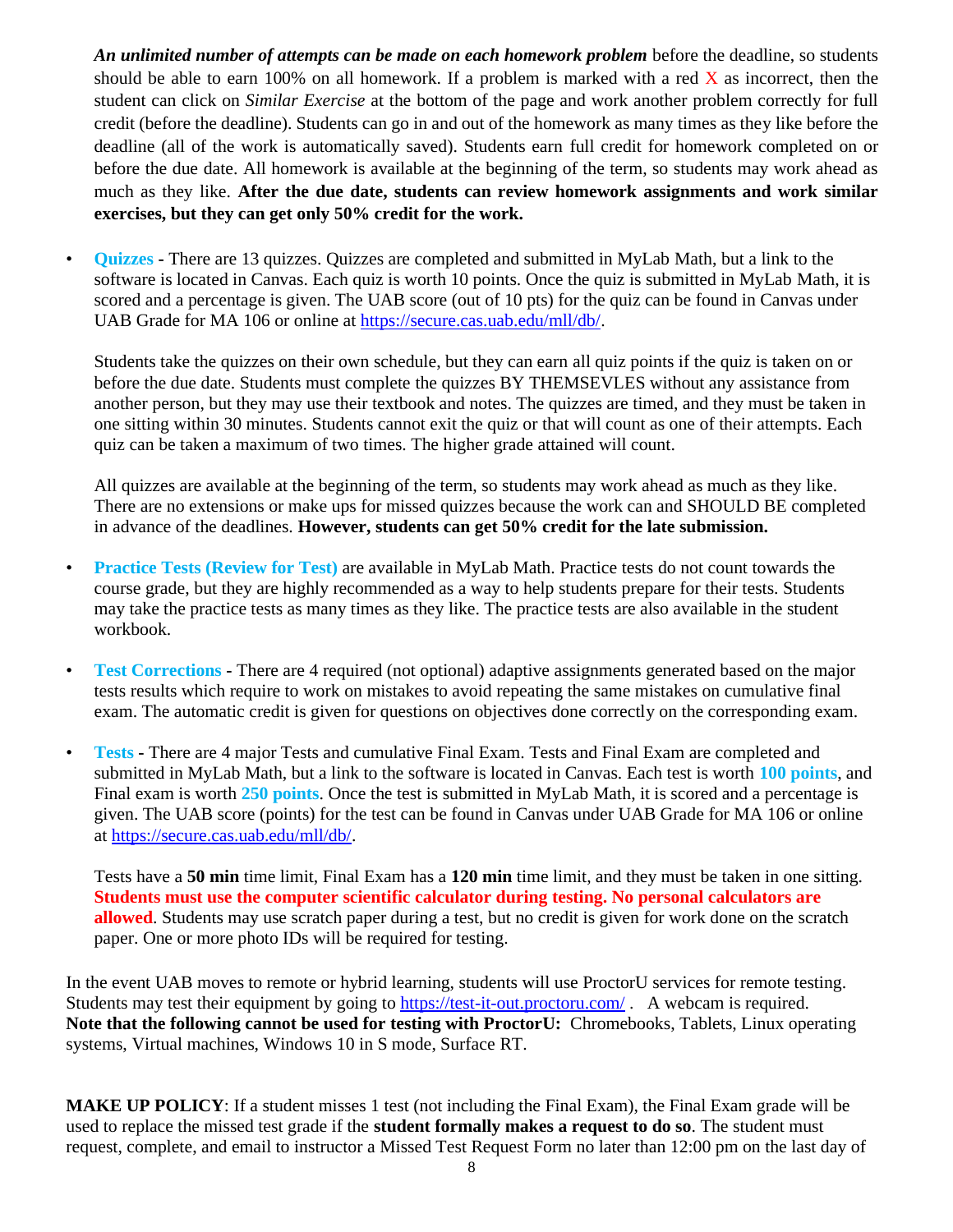classes. Note that only one missed test grade may be replaced with the Final Exam grade. All students are required to Take the Final Exam.

There is no appeal for missed deadlines for Group Problems, Homework, or Quizzes. However, if a student has an unplanned, *emergency* circumstance that temporarily prevents him from participating in the class (such as documented hospitalization), then he should contact the instructor as soon as possible. A request for make-up work will be considered. Travel and/or work-related business do NOT qualify for make-up work.

**Extended Absences**: Attendance is fundamental to course objectives and to the integrity of this course. Courses in the Mathematics Department require a variety of activities that involve interaction with the instructor and/or interaction with other students. Excessive absences and missed assignments seriously jeopardize a student's ability to successfully complete the course. In the event of excessive absences, students should be prepared to officially withdraw from the course through the Registrar's Office. In cases involving medical hardships, military duty, or other serious personal situations after the withdrawal date for a course, the student may participate in the Academic Policy Appeal (accessed and submitted through BlazerNet Links/Forms). **More than two weeks of missed meetings is considered too much to be successful in the course.**

**Course Completion**: The course is complete once the student takes the final exam. No other points may be earned after the final exam has been taken.

**Notebook:** Students are required to have a folder in which they can file the workbook, record class meeting notes, file this syllabus, file instructor e-mail messages, and file other course related information.

# **DEADLINE DATES**

Work should be completed before deadline dates **but cannot be completed after deadline dates.**

Deadlines for homework, quizzes, and tests are INDEPENDENT of one another.

You do not have to complete homework to take quizzes or tests. (However, it is recommended.)

There are no prerequisites for any of the graded assignments.

Once you take the Final Exam the course is complete, and no additional homework assignments or quizzes will count toward your grade. **You must attempt the Final Exam to complete the course** (even if you have 620 points prior to taking the Final exam).

| <b>MML Homework/</b> |                  | <b>Lecture Prep</b> |     | Discussion/ |                | <b>Major Tests</b> |                   |
|----------------------|------------------|---------------------|-----|-------------|----------------|--------------------|-------------------|
| <b>Quizzes</b>       |                  |                     |     |             | Problem        |                    |                   |
| No.                  | Text sections    | Date                | No. | Date        | No.            | Date               |                   |
|                      | 5.1              | 01/18/22            |     | 01/12/22    |                | Intro Disc         | Test 1 (HW 1-3)   |
| 2                    | 5.2, 5.3         | 01/25/22            | 2   | 01/19/22    |                | 01/17/22           | 02/03/22          |
| 3                    | 5.4, 5.5, Review | 02/01/22            | 3   | 01/26/22    |                |                    |                   |
| $\boldsymbol{4}$     | 5.6, 5.7         | 02/07/22            | 4   | 02/02/22    |                | 01/25/22           | Test 2 (HW 4-6)   |
| 5                    | 5.8, 6.1, 6.2    | 02/15/22            | 5   | 02/09/22    | 2              | 02/01/22           | 03/01/22          |
| 6                    | 6.3, Review      | 02/22/22            | 6   | 02/16/22    | 3              | 02/22/22           |                   |
| 7                    | 6.4, 6.5, 6.6    | 02/28/22            | 7   | 02/23/22    | $\overline{4}$ | 03/08/22           | Test 3 (HW 7-9)   |
| 8                    | 7.1, 7.2         | 03/08/22            | 8   | 03/02/22    | 5              | 03/29/22           | 03/22/22          |
| 9                    | 7.3, 7.4, Review | 03/21/22            | 9   | 03/09/22    | 6              | 04/12/22           |                   |
| 10                   | 8.1, 8.2         | 03/29/22            | 10  | 03/23/22    |                |                    | Test 4 (HW 10-13) |